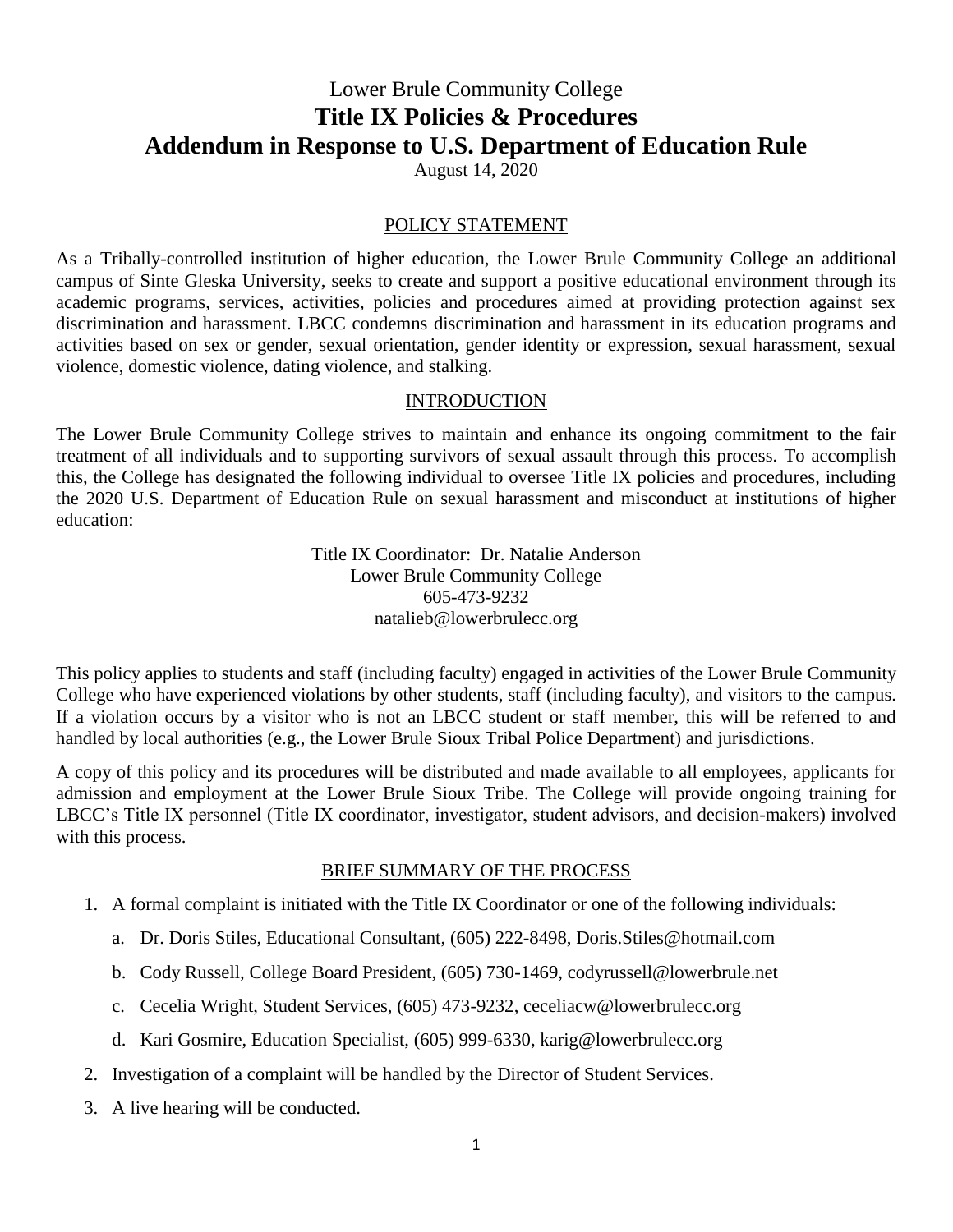4. An appeal process will be carried out.

#### INFORMAL RESOLUTION

#### (non-sexual allegations/complaints)

The Lower Brule Community College may facilitate an informal resolution process for non-sexual complaints and for internal disputes involving students and staff (including faculty) based on Lakota cultural practice and ceremony for mediation. This would be offered if both parties give voluntary, informed written consent prior to the processing of a formal complaint. Four individuals including at least one Tribal spiritual leader/practitioner who would serve as advisors will preside over the informal resolution process.

- a. The Lower Brule Community College will not require as a condition of enrollment or continuing enrollment, or employment or continuing employment, or enjoyment of any other right, the waiver of the right to an investigation and adjudication of formal complaints.
- b. The Lower Brule Community College will not require the parties to participate in informal resolution and may not offer informal resolution unless a formal complaint is filed.
- c. At any time prior to agreeing to a resolution, any party has the right to withdraw from informal resolution and resume the grievance process with respect to a formal complaint.
- d. The Lower Brule Community College will not offer or facilitate an informal resolution process on sexbased allegations involving students and staff (including faculty).

## SEXUAL HARASSMENT

Sexual harassment is the unwelcomed sexual conduct that is so sever, pervasive, and objectively offensive that it limits an individual's ability to participate in programs or activities at the Lower Brule Community College. This unacceptable conduct includes sexual assault, domestic violence, dating violence, stalking, and non-violent sexual harassment involving a person(s) present in the United States. This policy applies if the conduct happens in the Lower Brule Community College's programs or activities at all locations and properties of the Lower Brule Community College associated as part of the postsecondary institution. This includes all events officially sponsored by the Lower Brule Community College and those circumstances by which the Lower Brule Community College exercises substantial control.

Sexual harassment means conduct on the basis of sex that satisfies one or more of the following:

- (i) A College employee conditioning education benefits on participation in unwelcome sexual conduct (i.e., *quid pro quo*); or
- (ii) Unwelcome conduct that a reasonable person would determine is so sever, pervasive or objectively offensive that it effectively denies a person equal access to the College's education programs or activities; or
- (iii) Sexual assault (as defined in the Clery Act\*), dating violence, domestic violence, or stalking (as defined in the Violence Against Women Act\*\*). Where unwelcome sex-based conduct consists of speech or expressive conduct, the Lower Brule Community College will strive to balance Title IX enforcement with respect to free speech and academic freedom. First Amendment protections are applicable where students and staff (including faculty) are able to enjoy free speech and academic freedom even when speech or expression may be interpreted as offensive.

\*Clery Act (P.L. 101-542 as amended) sexual assault definitions: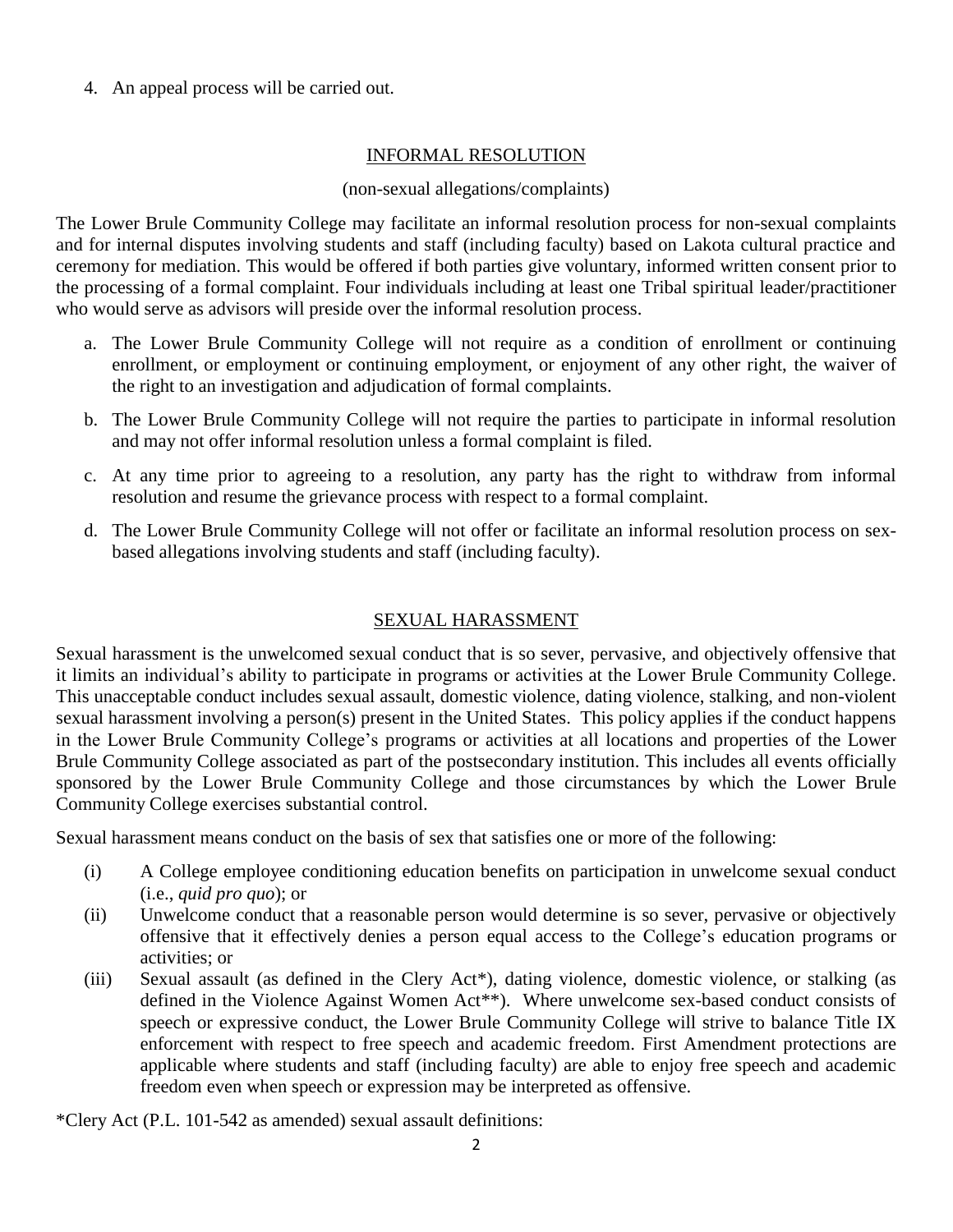- a. Rape The penetration, no matter how slight, of the vagina or anus with any body part or object, or oral penetration by a sex organ of another person, without the consent of the victim. (Note: The rape definition also includes crimes of sodomy and sexual assaults with an object).
- b. Fondling The touching of the private body parts of another person for the purpose of sexual gratification, without the consent of the victim, including instances where the victim is incapable of giving consent because of his/her age or because of his/her temporary or permanent mental incapacity.
- c. Incest Non-forcible sexual intercourse between persons who are related to each other within the degrees wherein marriage is prohibited by law.
- d. Statutory Rape Non-forcible sexual intercourse with a person who is under the age of consent.

\*\*Violence Against Women Act (P.L. 103-322 as amended) definitions:

- a. Domestic Violence A felony or misdemeanor crime of violence committed
	- 1. By a current or former spouse or intimate partner of the victim;
	- 2. By a person with whom the victim shares a child in common;
	- 3. By a person who is cohabitating with, or has cohabitated with, the victim as a spouse or intimate partner;
	- 4. By a person similarly situated to a spouse of the victim under the domestic or family violence laws of the jurisdiction in which the crime of violence occurred;
	- 5. By any other person against and adult or youth victim who is protected from that person's acts under the domestic or family violence laws of the jurisdiction in which the crime of violence occurred.
- b. Dating Violence Violence committed by a person who is or has been in a social relationship of a romantic or intimate nature with the victim. The existence of such the relationship shall be determined based on the reporting party's statement and with consideration of the length of the relationship, the type of relationship, and the frequency of interaction between the person involved in the relationship.
	- 1. For purposes of this definition, dating violence includes, but is not limited to, sexual or physical abuse or the threat of such abuse. Dating violence does not include acts covered under the definition of domestic violence.
- c. Stalking Engaging in a course of conduct directed at a specific person that would cause a reasonable person to fear for his/her safety or the safety of others; or cause substantial emotional distress.

## REPORTING

Any person may report sex discrimination, including sexual harassment (whether or not the person reporting is the person alleged to be the victim of conduct that could constitute sex discrimination or sexual harassment). Reporting can be done through in-person communications, by mail, by telephone, or by electronic mail (using the contact information listed by the Title IX Coordinator), or by any other means that results in the Title IX Coordinator receiving the person's verbal or written report. Such a report can be made at any time including non-business hours by telephone, electronic mail, or mail to the office address listed for the Title IX Coordinator who can be reached 24 hours a day/7 days a week, at 605-222.8025. The Lower Brule Community College will respond promptly and no later than two (2) days after receiving a report.

Major Provisions:

a. The Title IX Coordinator will promptly contact the complainant confidentially to …. a) discuss the availability of supportive measures, b) consider the complainant's wishes with respect to supportive measures, c) inform the complainant of the availability of supportive measures with or without the filing of a formal complaint, and d) explain to the complainant the process for filing a formal complaint.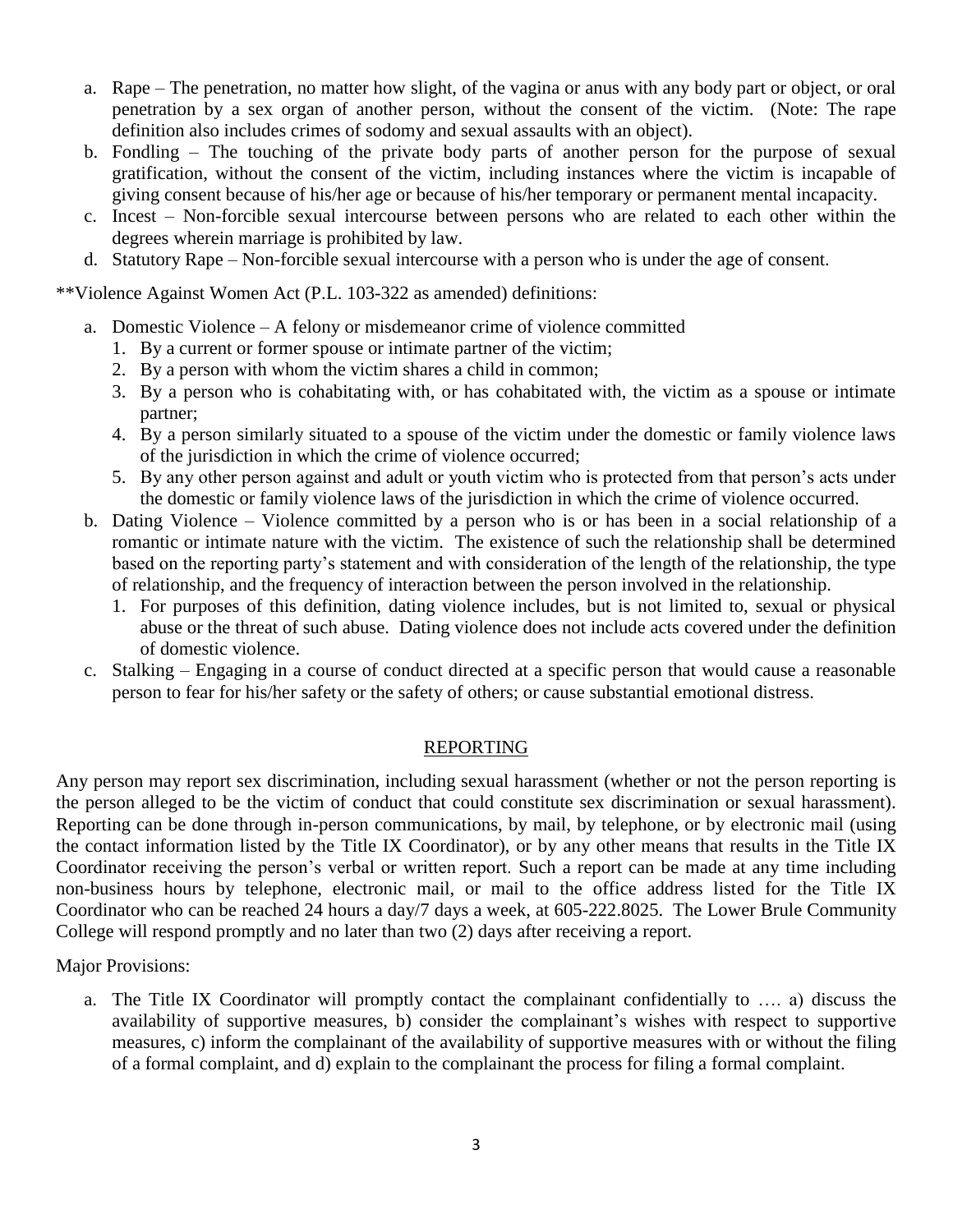- b. The Lower Brule Community College will follow a grievance process that complies with the Final Rule before the imposition of any disciplinary sanctions or other actions that are not supportive measures, against a respondent.
- c. The Lower Brule Community College will investigate sexual harassment allegations in any formal complaint which can be filed by a complainant, or an incident document signed by the Title IX Coordinator.
- d. The Lower Brule Community College affirms that a complainant's wishes with respect to whether the school investigates should be respected unless the Title IX Coordinator determines that signing a formal complaint to initiate an investigation over the wishes of the complainant is not clearly unreasonable in light of the known circumstances.
- e. If the allegations in a formal complaint do not meet the definition of sexual harassment, or did not occur in the Lower Brule Community College's education program or activity against a person in the United States, the College will dismiss such allegations for purposes of Title IX. However, the College may still address the allegations in any manner the College deems appropriate under the Lower Brule Community College code of conduct for students and personnel.

#### FORMAL COMPLAINT

The Complainant is an individual who is alleged to be the victim of conduct that could constitute sexual harassment. It is recognized there are legal right of parents and guardians to act on behalf of parties (including by filing formal complaints) in Title IX-related matters.

The Respondent is an individual who has been reported to be the perpetrator of conduct that could constitute violations, especially sexual harassment.

A Formal Complaint is a document filed by a complainant and signed by the Title IX Coordinator, alleging sexual harassment against a respondent and requesting that the Lower Brule Community College investigate the allegation of sexual harassment.

- a. At the time of filing a formal complaint, a complainant must be participating in or attempting to participate in the education program or activity of the Lower Brule Community College with which the formal complaint is filed.
- b. A formal complaint may be filed with the Title IX Coordinator in person, by mail or by electronic mail, by using the contact information that is listed for the Title IX Coordinator, and by any additional method the Lower Brule Community College designates.
- c. The phrase "document filed by a complainant" means a document or electronic submission (such as by electronic mail or through an online portal provided for this purpose by the school) that contains the complainant's physical or digital signature, or otherwise indicates that the complainant is the person filing the formal complaint.
- d. Where the Title IX Coordinator signs a formal complaint, the Title IX Coordinator is not a complainant or otherwise a party during a grievance process, and must comply with requirements for all Title IX personnel to be free from conflicts and bias. When a Title IX Coordinator signs a formal complaint, such action is not taken on behalf of a complainant, and the Title IX Coordinator does not become a party.
- e. The Lower Brule Community College recognizes and will treat a person as a complainant any time the Lower Brule Community College has notice that the person is alleged to be the victim of conduct that could constitute sexual harassment (regardless of whether the person themselves reported, or a third party reported the sexual harassment), and irrespective of whether the complainant ever chooses to file a formal complaint.
- f. There is no time limit or statute of limitations on a complainant's decision to file a formal complaint.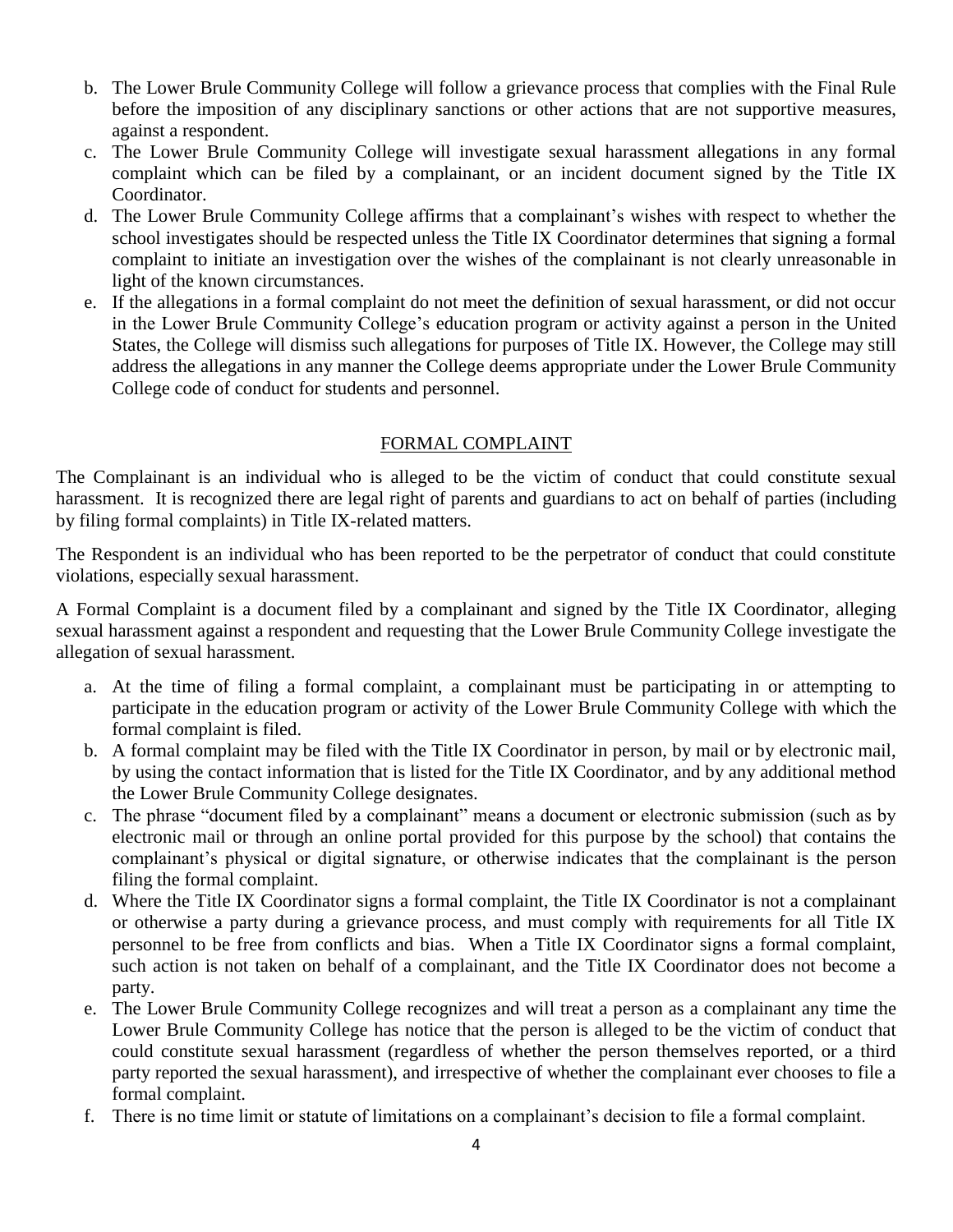g. It is recognized by the Lower Brule Community College that under certain circumstances, the Title IX Coordinator may not be able to respond promptly to a complaint due to circumstances including being on leave, out of the area, or a complaint being filed against the Title IX Coordinator, or the complainant being comfortable in reporting a complaint. In these situations, Director of Student Services will exercise the authority to comply with this policy on behalf of the Title IX Coordinator.

#### INVESTIGATIONS

The Lower Brule Community College recognizes that it must investigate the allegations in any formal complaint and disseminate written notice to both parties of the allegations upon receipt of a formal complaint. The College will not access, consider, disclose, or otherwise use a party's records that are made or maintained by a physician, psychiatrist, psychologist, or other recognized professional or paraprofessional acting in the professional's or paraprofessional's capacity, or assisting in that capacity, and which are made and maintained in connection with the provision of treatment to the party, unless the school obtains that party's voluntary written consent to do so.

Major Provisions:

- a. The burden of gathering evidence and burden of proof remains with the Lower Brule Community College, not on the parties.
- b. The Lower Brule Community College will provide equal opportunity for the parties to present fact and expert witnesses and other inculpatory and exculpatory evidence.
- c. The Lower Brule Community College will not restrict the ability of the parties to discuss the allegations or gather evidence (e.g., restriction by "gag orders").
- d. Parties must have the same opportunity to select an advisor of the party's choice who may be, but need not be, an attorney.
- e. The Lower Brule Community College will be responsible for disseminating written notice of any investigative interviews, meetings, or hearings.
- f. The Lower Brule Community College will disseminate to the parties, and their advisors, any evidence directly related to the allegations, in electronic format or hard copy, with at least 10 days for the parties to inspect, review, and respond to this evidence.
- g. The Lower Brule Community College will disseminate to the parties, and their advisors, an investigative report that fairly summarizes relevant evidence, in electronic format or hard copy, with at least 10 days for the parties to respond.
- h. The Lower Brule Community College will dismiss allegations of conduct that do not meet the definition of sexual harassment or did not occur in a school's education program or activity against a person in the U.S. Such dismissal is only for Title IX purposes and does not preclude the institution from addressing the conduct in any manner the College deems appropriate.
- i. The Lower Brule Community College may, at its discretion, dismiss a formal complaint or allegations therein if the complainant informs the Title IX Coordinator in writing that the complainant desires to withdraw the formal complaint or allegations therein, if the respondent is no longer enrolled or employed by the school, or if specific circumstances prevent the Lower Brule Community College from gathering sufficient evidence to reach a determination.
- j. The Lower Brule Community College will provide the parties with a written notice of a dismissal (mandatory or discretionary) and the reasons for the dismissal.
- k. The Lower Brule Community College may, at its discretion, consolidate formal complaints where the allegations arise out of the same facts.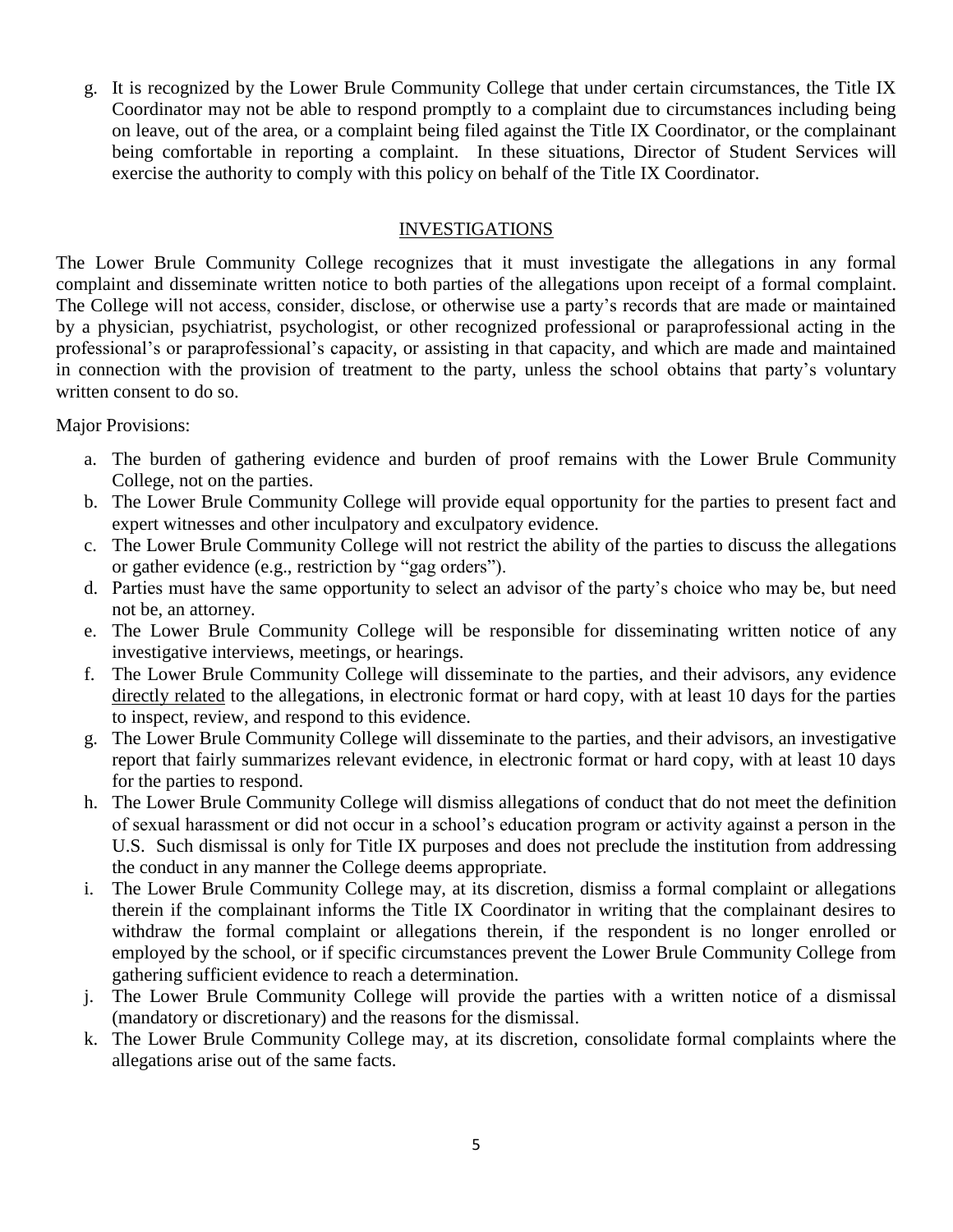#### **HEARINGS**

The Lower Brule Community College recognizes that a "live hearing with cross-examination" is required for postsecondary education institutions regarding sex-based complaints.

Major Provisions:

Four (4) individuals will be retained and be provided training/on-going training to act as "decision makers" and "advisors" in the event that one or both of the parties involved wish to have one appointed by the Lower Brule Community College.

The Title IX Coordinator will coordinate and manage the hearing process but will not be serving as an investigator, decision-maker or advisor.

- a. The Title IX Coordinator will assign one individual as the decision-maker.
- b. The Title IX Coordinator will assign, as requested an individual, to serve as an advisor without fee or charge to that party.
- c. An advisor of the College's choice, who may be, but is not required to be an attorney, will be assigned to conduct cross-examination on behalf of that party.
- d. The remaining decision-maker/advisor will be present to serve as an alternate should an emergency come up and this individual would need to fill that role for the decision-maker or advisor(s).
- e. At the request of either party, the recipient must provide for the live hearing to occur with the parties located in separate rooms with technology enabling the decision-maker(s) and parties to simultaneously see and hear the party answering questions.
- f. At the live hearing, the decision-maker(s) must permit each party's advisor to ask the other party and any witnesses all relevant questions and follow-up questions, including those challenging credibility. Such cross-examination at the live hearing must be conducted directly, orally, and in real time by the party's advisor of choice and never by a party personally.
- g. Only relevant cross-examination and other questions may be asked of a party or witness. Before a complainant, respondent, or witness answers a cross examination or other question, the decision-maker must first determine whether the question is relevant and explain any decision to exclude a question as not relevant.
- h. If a party or witness does not submit to cross examination at the live hearing, the decision-maker(s) must not rely on any statement of that party or witness in reaching a determination regarding responsibility; provided, however, that the decision-maker(s) cannot draw an inference about the determination regarding responsibility based solely on a party's or witness's absence from the live hearing or refusal to answer cross-examination or other questions.
- i. Live hearings pursuant to this paragraph may be conducted with all parties physically present in the same geographic location or, at the school's discretion, any or all parties, witnesses, and other participants may appear at the live hearing virtually, with technology enabling participants simultaneously to see and hear each other.
- j. The Lower Brule Community College will create an audio or audiovisual recording, or transcript, of any live hearing and make this available to the parties for inspection and review.
- k. Questions and evidence about the complainant's sexual predisposition or prior sexual behavior are not relevant, unless such questions and evidence about the complainant's prior sexual behavior are offered to prove that someone other than the respondent committed the conduct alleged by the complainant, or if the questions and evidence concern specific incidents of the complainant's prior sexual behavior with respect to the respondent and are offered to prove consent.
- l. The Standards of Evidence used by the Lower Brule Community College must be clear and convincing for complaints against students and staff (including faculty).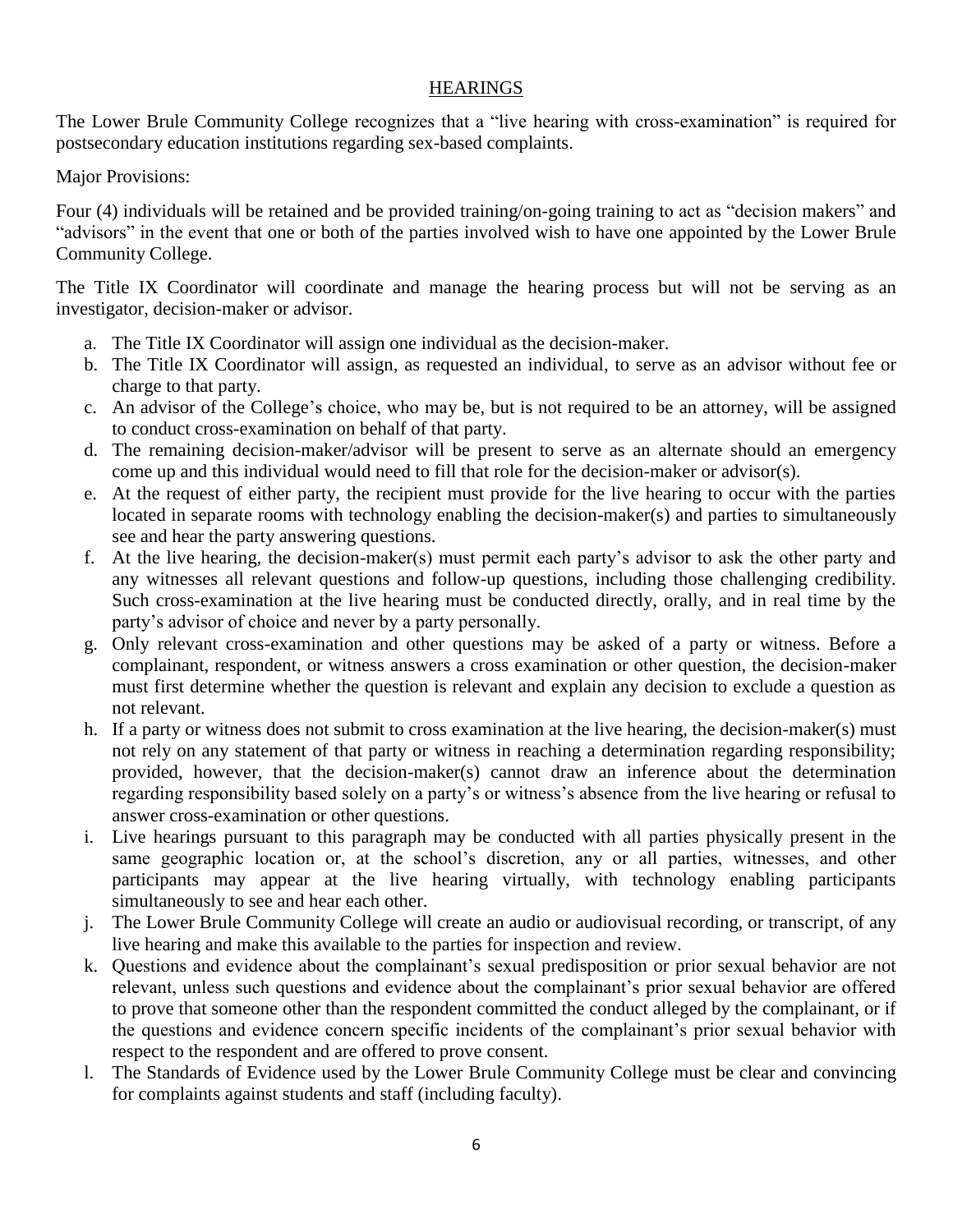- m. The Lower Brule Community College's grievance process will not use, rely on, or seek disclosure of information protected under a legally recognized privilege, unless the person holding such privilege has waived the privilege.
- n. The Lower Brule Community College presumes that the respondent is not responsible for the alleged conduct until a determination of the alleged violation is made at the conclusion of the grievance process.

Sanctions:

- 1. Charges are dismissed, no action required.
- 2. Suspension of a student or employee, and referral to appropriate authorities for sexual-related complaints.
- 3. Expulsion of an employee and referral to appropriate authorities for sexual-related complaints.
- 4. Expulsion of a student and referral to appropriate authorities for sexual-related complaints.

## APPEALS

Either party may appeal the determination regarding responsibility of conduct and the College's dismissal of a formal complaint, or any allegations therein, on the following:

- a. Procedural irregularity that affected the outcome of the matter.
- b. New evidence that was not reasonably available at the time the determination regarding responsibility or dismissal was made, that could affect the outcome of the matter.
- c. The Title IX Coordinator, investigator, or decision-maker had a conflict of interest or bias that affected the outcome of the matter.

Appeals may be considered by the Lower Brule Community College Board of Directors to review the merits of the appeals. Decisions made by LBCC College Board are final.

## RETALIATION

The Lower Brule Community College expressly prohibits retaliation against any individual for exercising Title IX rights based on federal civil rights laws as these relate to American and Tribal citizens. It is unlawful to retaliate against an individual for the purpose of interfering with any right or privilege secured by these laws. This means that if an individual brings concerns about possible civil rights problems to a school's attention, including publicly opposing sexual harassment or filing a sexual harassment complaint with the school or any State or Federal agency, it is unlawful for the school to retaliate against that individual for doing so.

The Lower Brule Community College will take steps to prevent retaliation against a student who filed a complaint either on his or her own behalf or on behalf of another student, or against those who provided information as witnesses. These steps will also be taken for employees. Complaints of retaliation will follow the same process of review, investigation, hearing, and appeal.

Major Provisions:

a. The Lower Brule Community College may not intimidate, threaten, coerce, or discriminate against any individual for the purpose of interfering with any right or privilege secured by Title IX, or because the individual has made a report or complaint, testified, assisted, or participated or refused to participate in any manner in a Title IX investigation, proceeding, or hearing.